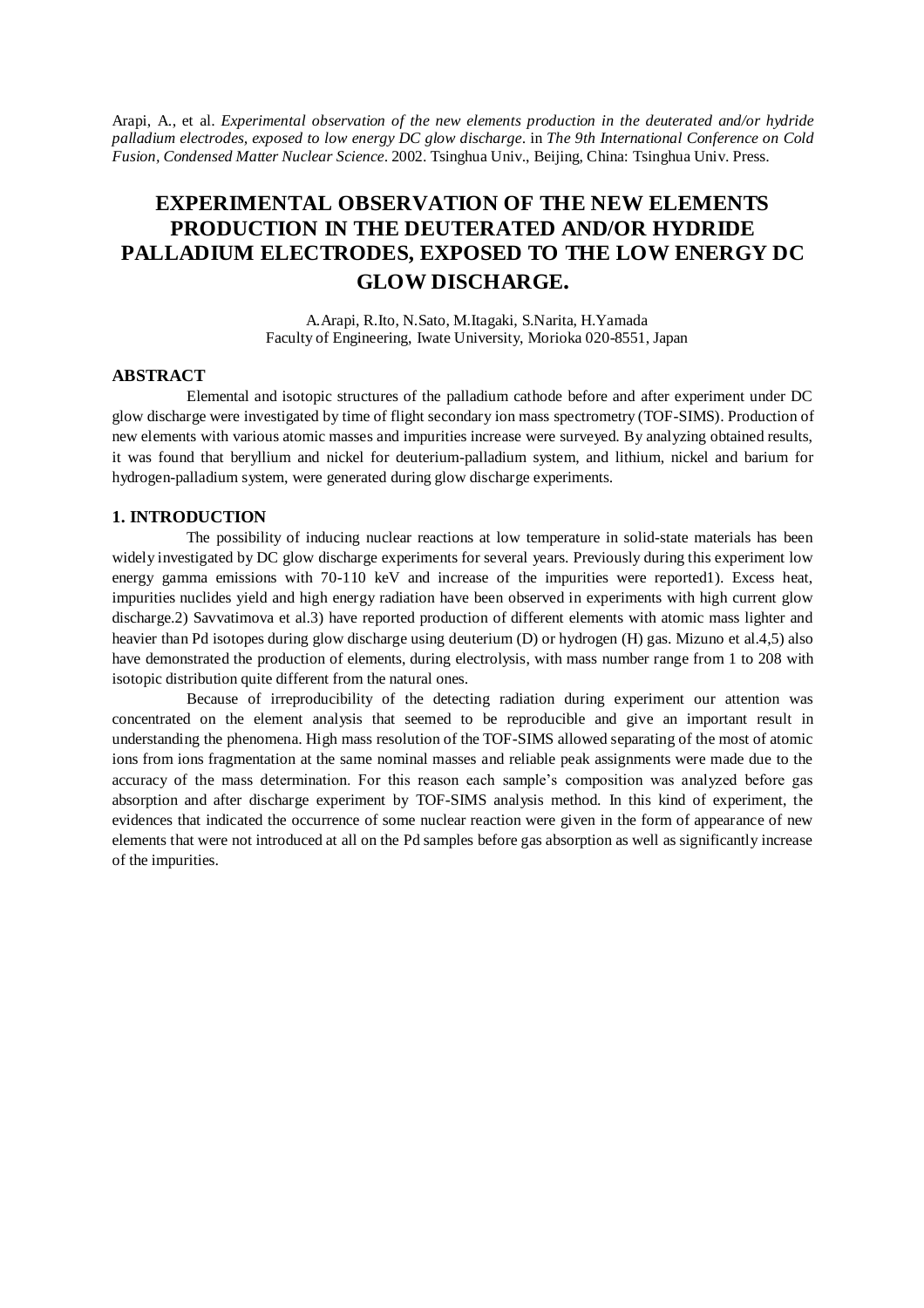

Fig.1 Pyrex glass cell

# **2. EXPERIMENTAL SETUP.**

The experiments were carried out with the aim of determining possible new elements production from Pd plate, subjected to DC glow discharge in deuterium or hydrogen working gas. Many efforts were made to avoid any possible contamination during preparation of the samples as well as during discharge experiment. The experiments were carried out with glow discharge at 60 min, according to the following procedure. At the beginning each Pd sample (10x10x0.1mm in size, 99.95% pure) was washed with aqua regia for 100s and then its composition was analyzed by TOF-SIMS. This analysis allowed us to know the elemental composition of the Pd cathode before gas absorption and used it as a control result. Absorption of deuteron or proton in the Pd electrodes was performed by applying gas-loading method, which could involve fewer impurities than other ones. The samples were put into the loading chamber. The chamber was evacuated at 10-3Torr and then filled with deuterium or hydrogen until 5 and 10atm, respectively for 48h. The loading ratio was determined by measuring mass change of the samples. After that the samples were taken out from the chamber, they were placed in a discharge test cell.

The configuration of the test cell is shown in Fig. 1. The test cell was made by Pyrex glass material, in which two parts were jointed together by using silicone grease (Dow Corning) which kept the vacuum at the required pressure, usually ~3Torr. Also two adapters and a valve were jointed to the upper part of the cell. A golden foil (0.03mm in thickness), hanged on the Au wire, was used as anode and rectangular Pd plate as cathode. The cathode was supported in the Au wire and a quartz cylinder surrounding it to avoid any moving of the samples during experiment. The gap distance between electrodes was 10mm and between them a DC was applied. The advantage in using Pyrex glass material comparing with metal one was that there were less possibilities for Pd samples to be contaminated by the sputtering process during glow discharge. The samples were exposed to discharge with DC ~2mA, voltage 600-800 V, pressure ~3Torr and duration time 60min. The gamma ray emitted from the samples was measured by NaI scintillation counter that was set perpendicular to the wall of the cell. After the DC glow discharge the composition of the Pd samples were investigated again by TOF-SIMS.

# **3. RESULTS AND DISCUSSION**

## **3.1 The composition of the Pd samples before gas absorption.**

The composition analysis of the samples was performed at the different areas,  $40x40 \mu m$  for each, on the Pd samples and the composition of them has been revealed to be almost the same over the whole analyzed areas. Each sample was analyzed at least in five randomly selected areas when the data were collected only with sputter cleaning by  $Ga+$  ion beam for 10s ("the sputtering area") usually for D-Pd system, and in three selected areas when the data were collected without ("uppermost area") and with sputter cleaning usually for H-Pd system. Note that the selected areas before experiment were different with those analyzed after it. The analysis was performed by considering only counts intensity and/or normalized intensity of the signals but not the quantity. The normalized intensity values were estimated by divided counts intensity of each mass by total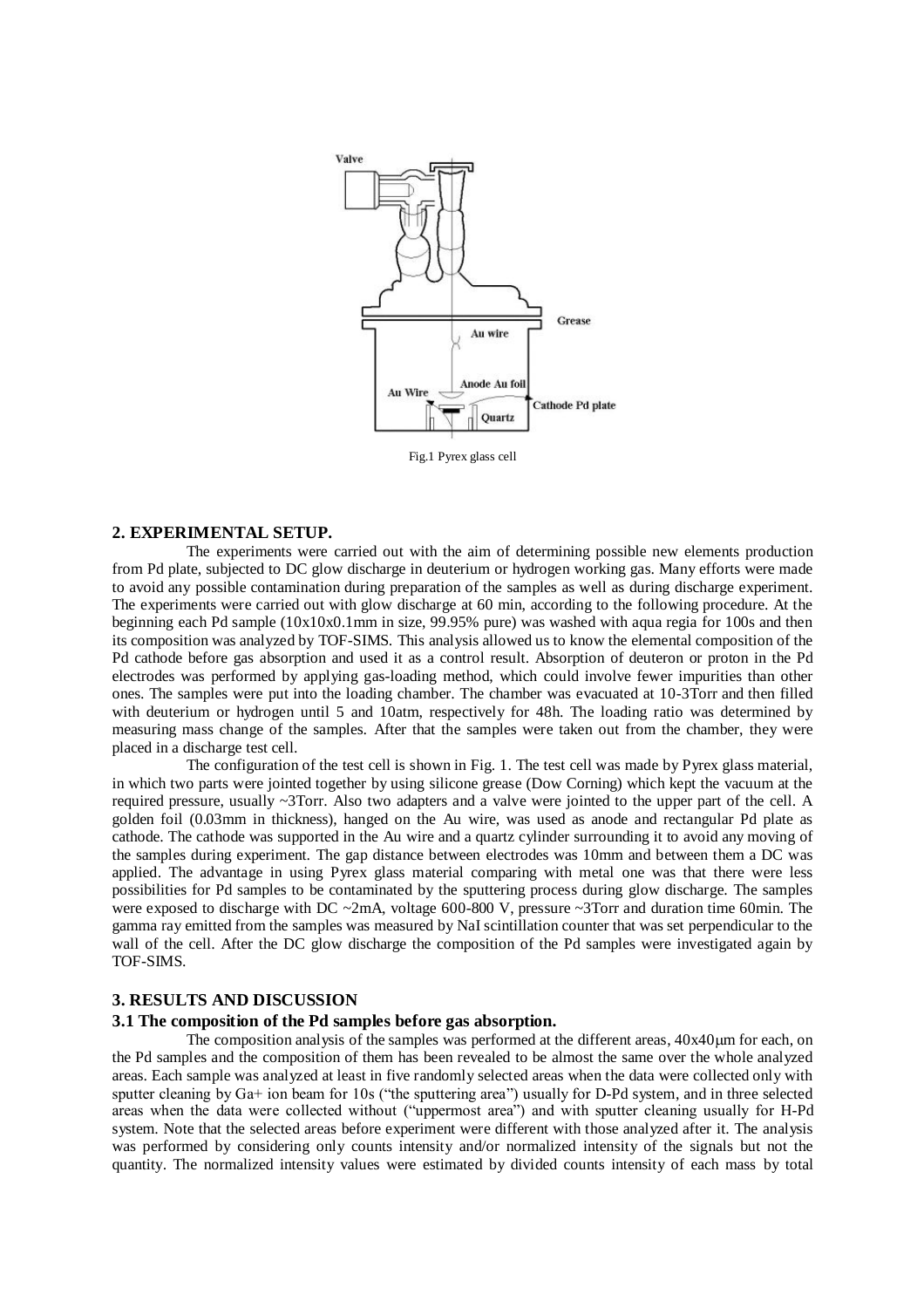counts used to normalize peaks, times 104. In total, 10 samples for D-Pd system and 3 samples for H-Pd system were examined. The obtained data for samples analyzed before gas absorption showed that elements B, Na, Al, Mg, Si, Ca, K and Mn were presented on the Pd metal and for elements Na, Al, Ca and K very high peaks were sometimes observed. Elements Li, Fe, Cr, and Cu were found in a much smaller amount. In this study only elements that did not appear at all from the sample before discharge but appear from that after it as well as those that appeared with remarkable increase in counts after discharge experiments, were considered as real proof of an anomalous phenomenon.

# **3.2. TOF-SIMS analysis for D-Pd system.**

The composition analysis of the Pd electrodes showed that Be and Ni were indeed generated during experiment. Both these elements were produced in two out of ten runs. The control results did not show any signal for these masses at all. Also these elements could not be introduced as impurities transported from environment. Table I presents the counts intensity of Be, Fe, Ni, and Cu in different positions of the sample. The TOF-SIMS data were collected only in the "sputtering zone". The loading ratio was D/Pd=0.68 and the discharge experiment was accomplished under 600V in ~3Torr. In some areas, the signals of the 59Co and 64Zn were observed after discharge. Zn has been claimed as nuclear product also in the Pd-hydride by other studies. 6,7) The atomic masses of Be and Ni are lower than that of the Pd, which could induce us to think of the fission process. We observed the significant increase in the counts for 56Fe and 63Cu even in the Pyrex glass cell (see Table I) that reinforced the possibility of their nuclear origin. Moreover a remarkable increase was observed for Li in three out of ten runs. Ohmori et al.8) has also reported the Fe production by electrolysis in gold electrode.

The other experiment was performed by presenting the palladium samples in spark discharge with deuteron gas. During this experiment different radiation less than 228keV were observed. The so -called "228keV sample" analyzed by TOF-SIMS showed that isotopic distribution of the Mg was different from natural abundance one. Moreover the spark discharge experiment carried out in air did not show any emitted radiation.

| Analysis<br>Time  | Number<br>of Areas | 9Be  | 56Fe  | $58$ Ni | $63 \text{Cu}$ |
|-------------------|--------------------|------|-------|---------|----------------|
|                   | G01                | 0    | 1208  | 0       | 0              |
|                   | G02                | 0    | 302   | 0       | 0              |
| Gas               | G03                | 0    | 521   | 0       | 0              |
|                   | G04                | 0    | 0     | 0       | 80             |
| Loading<br>Before | G05                | 0    | 385   | 0       | 0              |
|                   | G06                | 0    | 19339 | 0       | 0              |
|                   | G07                | 0    | 309   | 0       | 0              |
|                   | G11                | 904  | 34713 | 1769    | 4363           |
|                   | G12                | 445  | 4831  | 2177    | 0              |
| Discharge         | G13                | 1375 | 26782 | 5298    | 0              |
|                   | G14                | 1755 | 46880 | 0       | 7726           |
|                   | G15                | 4212 | 34550 | 0       | 6944           |
|                   | G16                | 925  | 24848 | 771     | 0              |
|                   | G17                | 308  | 15606 | 0       | 0              |
| After             | G18                | 90   | Ω     | 0       | 0              |
|                   | G19                | 492  | 7772  | 0       | 0              |
|                   | G20                | 185  | 7519  | 0       | 636            |

| <b>TABLE I</b>                                                                                    |
|---------------------------------------------------------------------------------------------------|
| Counts intensity of ${}^{9}Be$ , ${}^{56}Fe$ , ${}^{58}Ni$ and ${}^{63}Cu$ for all selected areas |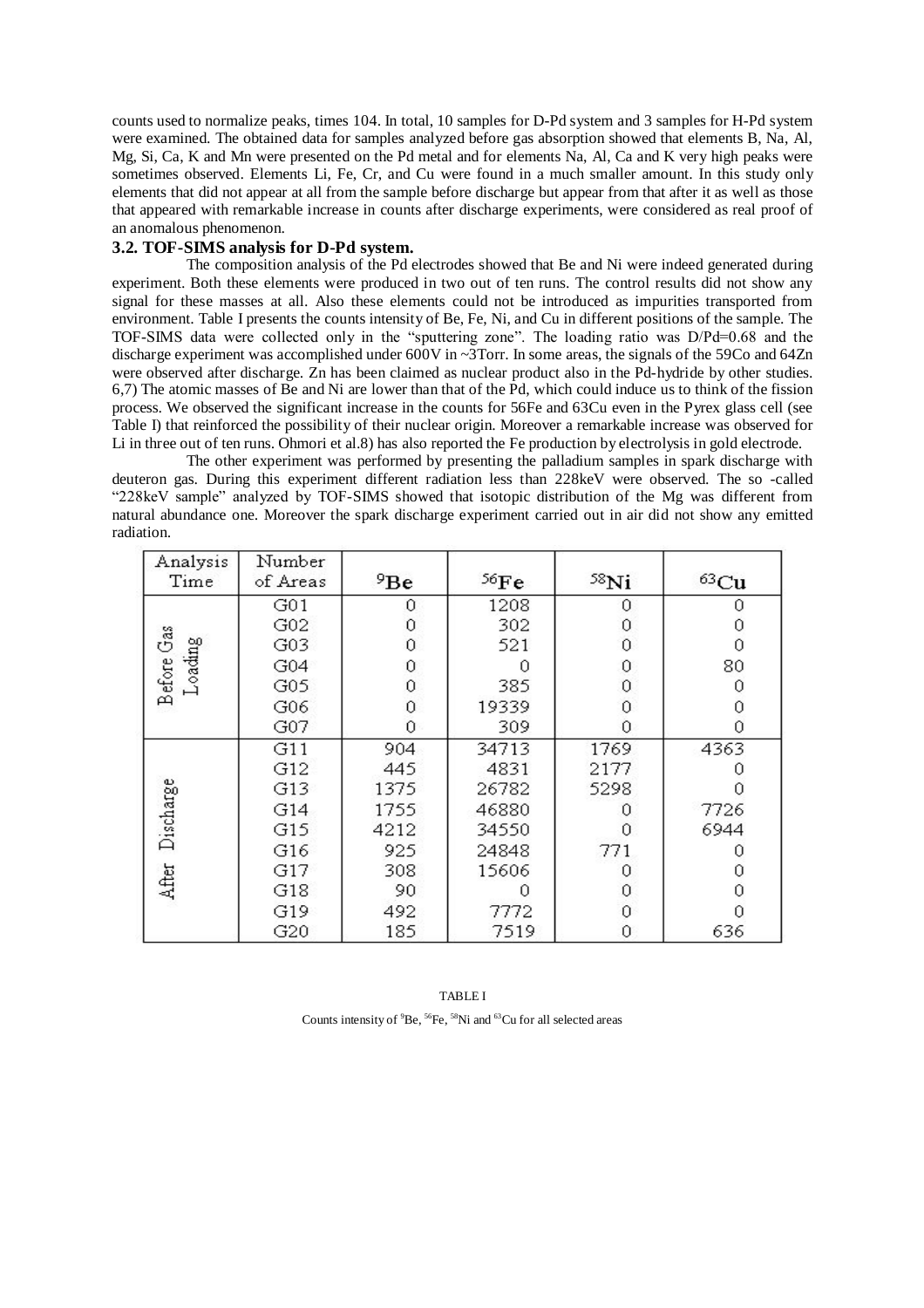

### **3.3. TOF-SIMS analysis for H-Pd system**

The same investigation was performed in the H-Pd by assuming that proton and deuteron might played a similar role in the reaction. The Li, Ni and Ba were detected after experiments for two out of three runs. All Ni and Ba isotopes were presented on the uppermost and sputtering area. Table III shows the variation of the normalized intensity for 7Li, 58Ni and 138Ba in all selected areas. One could easily see the remarkable increase of the Ba from uppermost area to the sputtering one by comparing the values of uppermost to sputtering zone at area number 3, 4 and 5 in Table III. Table IV shows the comparison of the mass deviation between 138Ba, 69Ga2, and possible combination of the Pd and Si isotopes. Since mass deviation of the 138Ba from the signal is much smaller than that of other species, the signal should correspond to 138Ba. Furthermore, high peaks were found for ions fragmentation with masses 147-155 and 157-164 that corresponded to molecular fragmentation of the Ba isotopes with other elements. Note that this group masses distribution ratio was almost similar with natural isotopic distribution of the Ba. This fact showed that Ba was presented in the Pd lattice in very large amount. The appearance of the lighter and heavier masses than Pd isotopes might be caused by a kind of fusion fission reactions3) induced by protons in the Pd.

#### TABLE III

Counts of <sup>7</sup>Li, <sup>58</sup>Ni and <sup>138</sup>Ba each divided by the total counts used to normalize counts times 10000 for all selected areas

|                                  |                          | Number<br>of Area | Normalization<br>Intensity<br>Łi | Normalization<br>Intensity<br>$58$ Ni | Normalization<br>Intensity<br>138Ba | Zone       |
|----------------------------------|--------------------------|-------------------|----------------------------------|---------------------------------------|-------------------------------------|------------|
|                                  |                          |                   |                                  |                                       |                                     | Uppermost  |
|                                  |                          |                   |                                  |                                       |                                     | Sputtering |
|                                  | Before<br>Gas<br>Loading |                   |                                  |                                       |                                     | Uppermost  |
|                                  |                          |                   |                                  |                                       |                                     | Sputtering |
|                                  |                          |                   | 21                               | 49                                    | 87                                  | Uppermost  |
| Experiment<br>Discharge<br>After |                          |                   |                                  |                                       | 316                                 | Sputtering |
|                                  |                          |                   | 16                               | 24                                    | 81                                  | Uppermost  |
|                                  |                          |                   |                                  | 2                                     | 315                                 | Sputtering |
|                                  |                          | 5                 |                                  | 35                                    | 130                                 | Uppermost  |
|                                  |                          |                   |                                  |                                       | 770                                 | Sputtering |

TABLE IV Comparison of the mass deviation between  $^{138}$ Ba, Ga<sub>2</sub>,  $^{108}$ Pd<sup>30</sup>Si

| arison or the mass de manon between |                    | <b>Du. Ou.</b> |  |
|-------------------------------------|--------------------|----------------|--|
|                                     | and $110Pd^{30}Si$ |                |  |
|                                     |                    |                |  |

| Species             | Original          | Signal's | Mass         |
|---------------------|-------------------|----------|--------------|
|                     | Mass <sup>9</sup> | Mass     | Deviation    |
|                     | (amu)             | (amu)    | $(\Delta m)$ |
|                     |                   |          | (mamu)       |
| $^{138}$ Ba         | 137.90524         | 137.9050 | 0.2          |
| Ga <sub>2</sub>     | 137.85116         |          | 53.0         |
| ${}^{108}Pd^{30}Si$ | 137.87759         |          | 27.4         |
| $110pd$ $28qi$      | 137.88207         |          | 22.9         |

## **4. CONCLUSIONS**

The Li, Be, Ni, and Ba were the most obvious elements produced on the Pd cathodes that provided the new evidences of the anomalous nuclear reactions triggered by DC flow in the Pd deuteride and/or Pd hydride. The obtained results showed the generation of Li and Ni for both D-Pd and H-Pd systems,which might support that deuteron and proton played the similar role in the reactions.